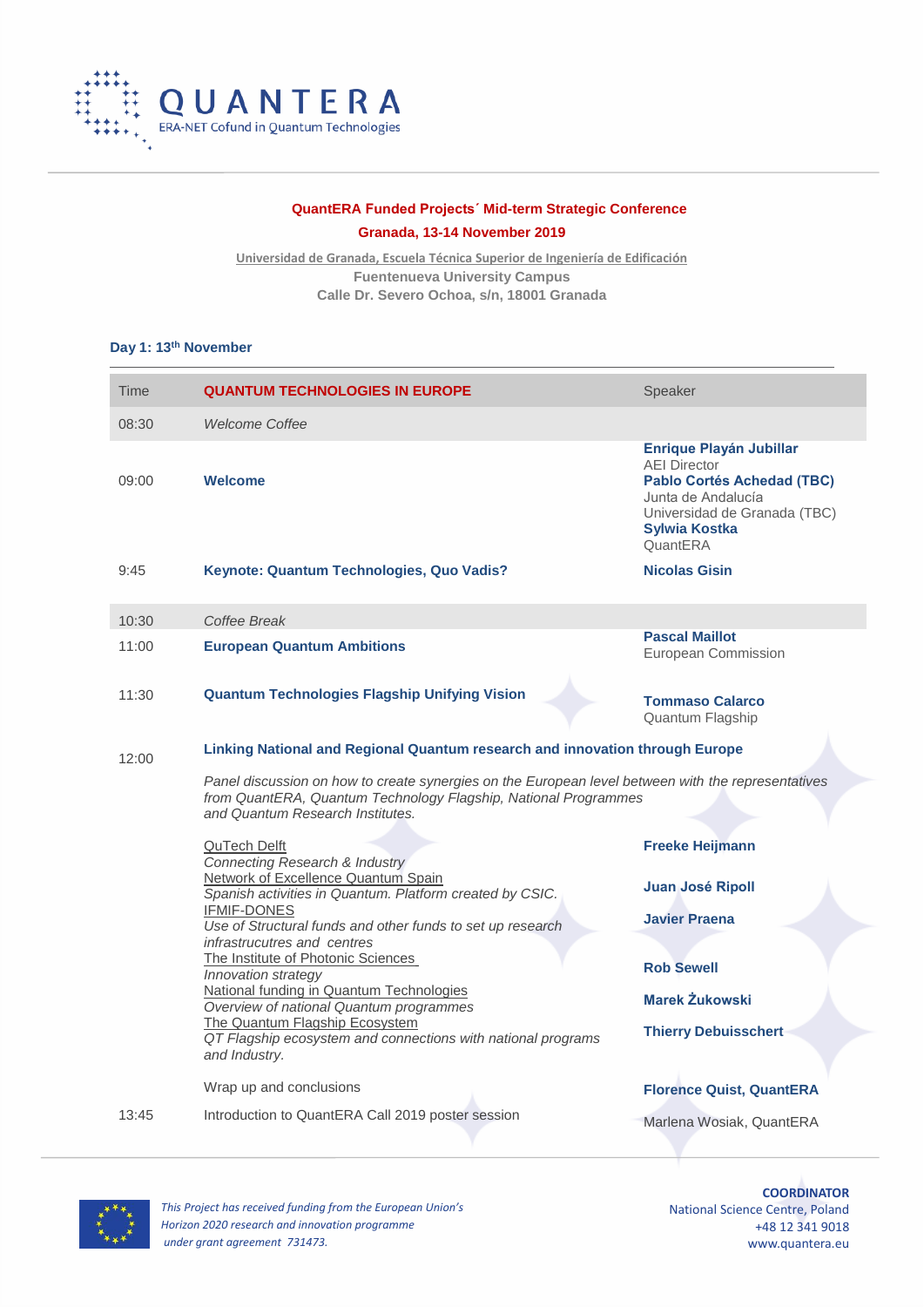

| 14:00 | <b>Lunch Break</b><br>& Poster Session presenting projects funded within the QuantERA Call 2019                                      |                                                                                             |  |
|-------|--------------------------------------------------------------------------------------------------------------------------------------|---------------------------------------------------------------------------------------------|--|
|       | <b>PRESENTATIONS of QuantERA PROJECTS</b>                                                                                            |                                                                                             |  |
| 15:00 | <b>Introduction: QuantERA mid-term Evaluation</b>                                                                                    | Nicoleta Dumitrache QuantERA                                                                |  |
| 15:10 | <b>QuantERA Project presentations: Q-Information</b><br>Quantum Information Processing with Complex Media<br>$\bullet$<br>(QuompleX) | <b>Chair: Marek Kus</b><br><b>Mehul Malik</b>                                               |  |
|       | Theory-Blind Quantum Control (TheBlinQC)<br>$\bullet$                                                                                | <b>Florian Mintert</b>                                                                      |  |
| 15:40 | <b>QuantERA Project presentations: Q-Communication</b>                                                                               | <b>Chair: Marek Kus</b>                                                                     |  |
|       | CMOS Compatible Single Photon Sources based on SiGe<br>$\bullet$<br>Quantum Dots (CUSPIDOR)                                          | <b>Thomas Fromherz</b>                                                                      |  |
|       | Hyper-entanglement from ultra-bright photon pair sources<br>$\bullet$<br>(HYPER-U-P-S)                                               | <b>Ana Predojevic</b>                                                                       |  |
|       | Silicon Photonics for Quantum Fibre Networks (SQUARE)<br>$\bullet$                                                                   | <b>Karsten Rottwitt</b>                                                                     |  |
| 16:10 | Coffee Break                                                                                                                         |                                                                                             |  |
| 16:40 | <b>QuantERA Project presentations: Q-Computation</b>                                                                                 | <b>Chair: Miguel Angel Martin-Delgado</b>                                                   |  |
|       | High dimensional quantum Photonic Platform (HiPhoP)<br>$\bullet$                                                                     | <b>Roberto Osellame</b><br>Jérémie Roland<br><b>Marco Salluzzo</b><br><b>Lars Schreiber</b> |  |
|       | Quantum algorithms and applications (QuantAlgo)<br>$\bullet$                                                                         |                                                                                             |  |
|       | QUANtum Technologies with 2D-Oxides (QUANTOX)<br>$\bullet$                                                                           |                                                                                             |  |
|       | Long-range quantum bus for electron spin qubits in silicon<br>(Si QuBus)                                                             |                                                                                             |  |
|       | Scaling Up quantum computation with MOlecular spins<br>(SUMO)                                                                        | <b>Fernando Luis</b>                                                                        |  |
|       | 2D hybrid materials as a platform for topological quantum<br>$\bullet$<br>computing (Topoquant)                                      | <b>Werner Wegscheider</b>                                                                   |  |
|       | Quantum Code Design and Architecture (QCDA)<br>$\bullet$                                                                             | <b>Earl Campbell</b><br><b>Szabolcs Csonka</b>                                              |  |
|       | Topologically protected states in double nanowire<br>$\bullet$<br>superconductor hybrids (SUPERTOP)                                  |                                                                                             |  |
| 18:00 | End of Day 1 of the Meeting                                                                                                          |                                                                                             |  |

# 19:00 *Dinner & Cocktail Restaurante Carmen de la Victoria: Cuesta del Chapiz, 9, 18010 Granada*





*This Project has received funding from the European Union's Horizon 2020 research and innovation programme under grant agreement 731473.*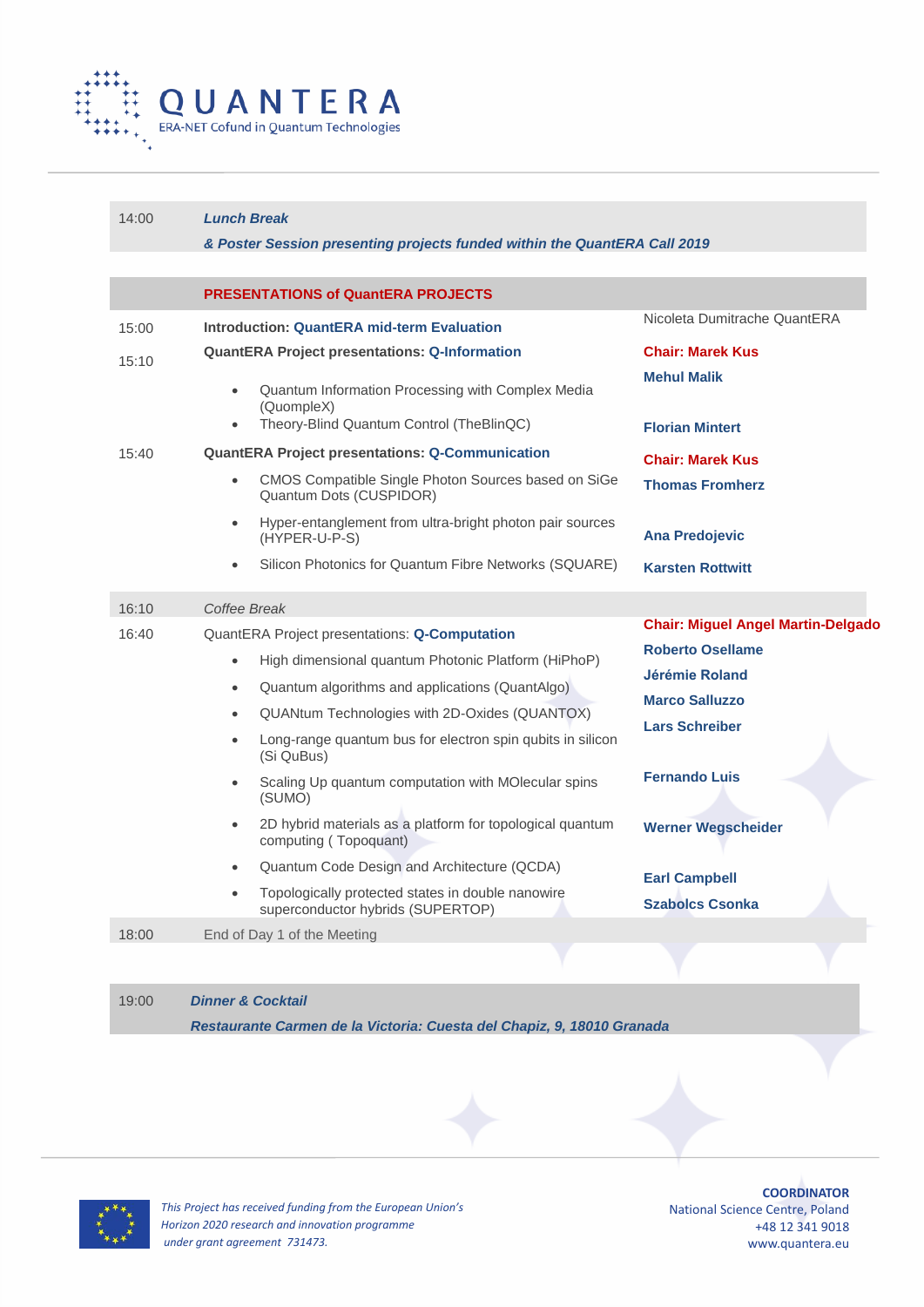

## **Day 2: 14th November 9.00-14.30**

|       | <b>PRESENTATIONS of QuantERA PROJECTS</b>                                                                                                     |                                                     |  |
|-------|-----------------------------------------------------------------------------------------------------------------------------------------------|-----------------------------------------------------|--|
| 08:30 | <b>Welcome Coffee</b>                                                                                                                         |                                                     |  |
| 09:00 | <b>QuantERA Project presentations: Q-Metrology</b>                                                                                            | <b>Chair: Timothy Duty</b>                          |  |
|       | MICROwave quantum SENSing with diamond color<br>$\bullet$<br>centers (MICROSENS)                                                              | <b>Thierry Debuisschert</b>                         |  |
|       | Spin-based nanolytics - Turning today's quantum<br>$\bullet$<br>technology research frontier into tomorrow's<br>diagnostic devices (NanoSpin) | <b>Jens Anders</b>                                  |  |
|       | ORganic QUantum Integrated Devices (ORQUID)<br>$\bullet$                                                                                      | <b>Costanza Toninelli</b>                           |  |
|       | Optomechanical quantum sensors at room<br>$\bullet$<br>temperature (QuaSeRT)                                                                  |                                                     |  |
|       | Trapped Atom Interferometers in Optical Lattices<br>$\bullet$<br>(TAIOL)                                                                      | <b>Francesco Marin</b>                              |  |
|       | Controlling EPR and Bell correlations in Bose-<br>$\bullet$<br>Einstein condensates (CEBECC)                                                  | <b>Franck Pereira dos Santos</b>                    |  |
|       | Scalable Electrically Read Diamond Spin Qubit<br>$\bullet$<br>Technology for Single Molecule Quantum Imagers<br>(Q-Magine)                    | <b>Christoph Westbrook</b><br><b>Milos Nesladek</b> |  |
|       | Cavity-Enhanced Quantum Optical Clocks (Q-<br>$\bullet$<br>Clocks)                                                                            | <b>Matteo Barbiero</b>                              |  |
| 10:10 | <b>QuantERA Project presentations: Q-Simulation</b>                                                                                           | <b>Chair: André Xuereb</b>                          |  |
|       | Polariton lattices: a solid-state platform for quantum<br>$\bullet$<br>simulations of correlated and topological states<br>(InterPol)         | <b>Jacqueline Bloch</b>                             |  |
|       | Non-equilibrium dynamics in Atomic systems for<br>$\bullet$<br><b>QUAntum Simulation (NAQUAS)</b>                                             | Jérôme Beugnon                                      |  |
|       | Quantum Technologies For LAttice Gauge theories<br>$\bullet$<br>(QTFLAG)                                                                      | <b>Simone Montangero</b>                            |  |
|       | Towards Room Temperature Quantum Technologies<br>$\bullet$<br>(RouTe)                                                                         | <b>Guido Pupillo</b>                                |  |
|       | Entangled Rydberg matter for quantum sensing and<br>$\bullet$<br>simulations (ERYQSEN)                                                        | <b>Markus Hennrich</b>                              |  |
| 11:00 | Coffee Break                                                                                                                                  |                                                     |  |